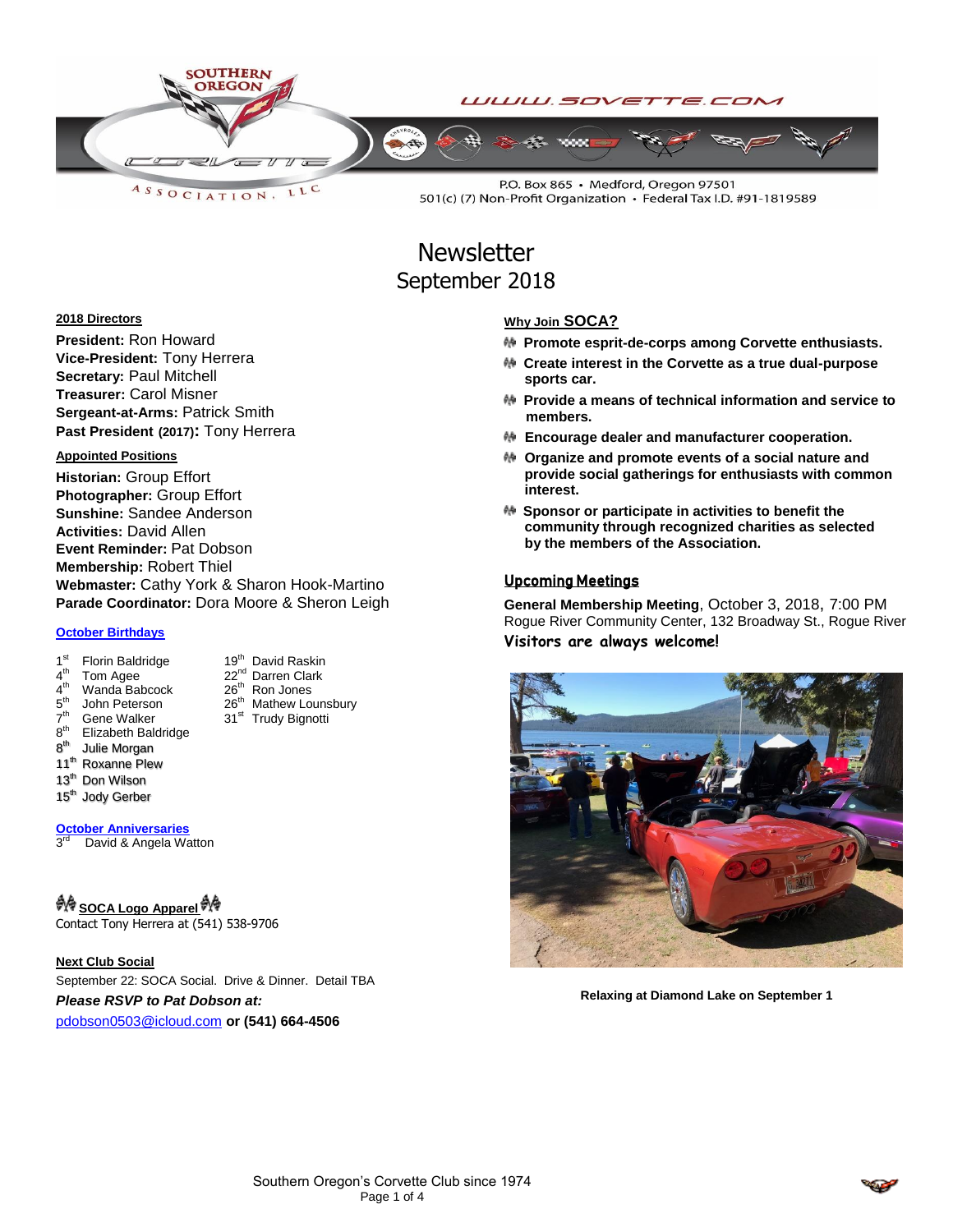

ASSOCIATION, LLC

P.O. Box 865 · Medford, Oregon 97501 501(c) (7) Non-Profit Organization · Federal Tax I.D. #91-1819589

- September 15<sup>:</sup> SOCA Jim Sigel Chevrolet Show & Shine"... 9:00 AM to 2:30 PM
- September 22: SOCA Social Drive & dinner … details TBA
- October 6: 28th Annual "Sea Cruise" Car Show in Crescent City, CA … details TBA
- October 20: SOCA Social ... details TBA
- November 17: SOCA Social … details TBA
- December 1: Grants Pass Christmas Parade … details TBA
- December 8: 6:00 PM SOCA Christmas Party … Taprock Northwest Grill restaurant, Grants Pass, in the Evergreen room … details TBA.

For additional events, information and links … go to the S.O.C.A. website "Events Page:"

### <https://www.sovette.com/events>



**Corvettes on display at Diamond Lake**

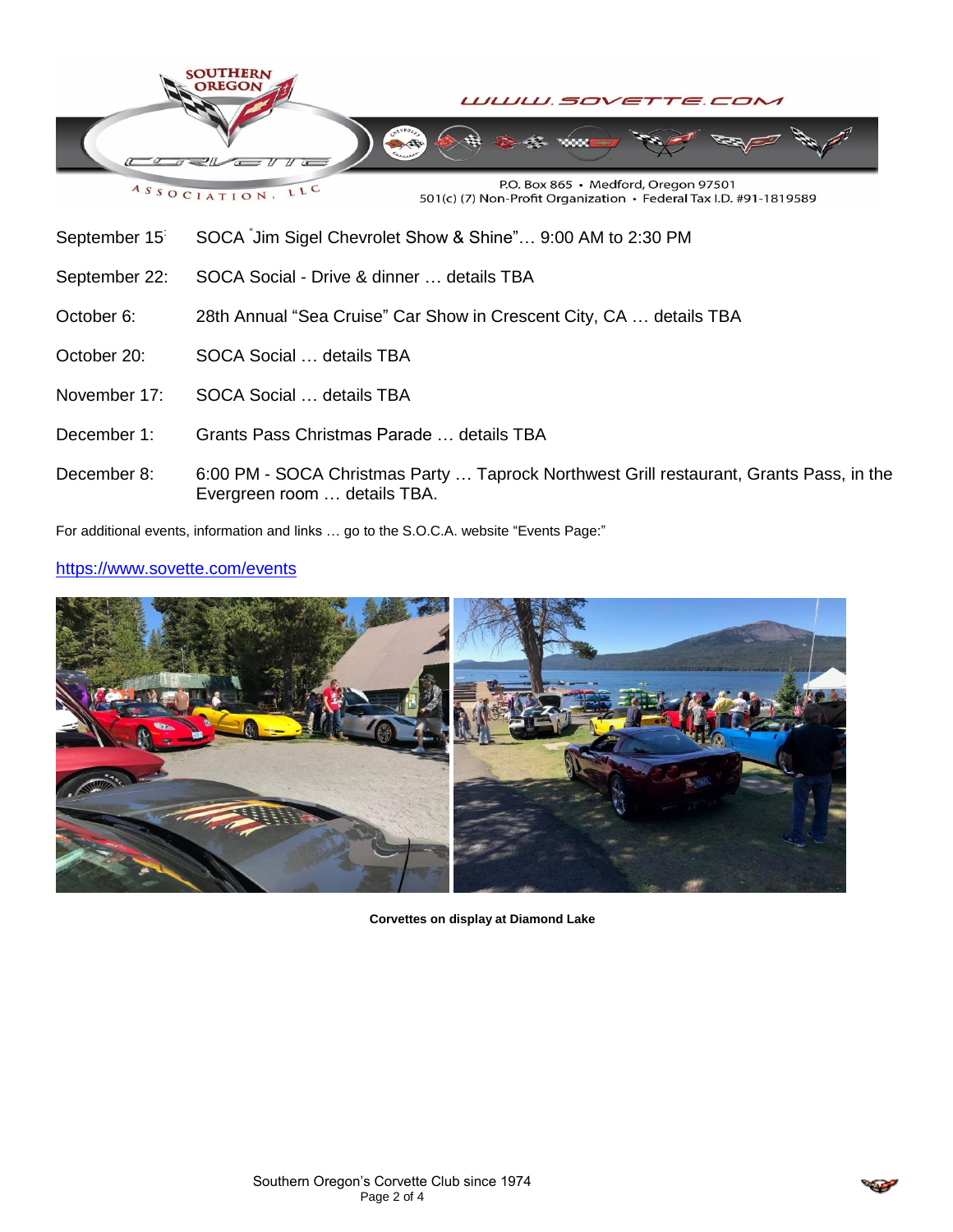

# **HOW TO WASH MICROFIBER TOWELS – <sup>C</sup>hemical Guys** (condensed)

Properly caring for microfiber towels is an important step to maintaining a scratch-free shine on any vehicle. Washing and drying microfiber towels properly ensures towels last longer, stay softer, and produce better results when detailing. Washing your towels incorrectly can ruin your towel collection and lead to poor results when detailing. The following is a complete guide on how to properly wash and dry your microfiber towels.

**Separate Your Towels -** There are many different types of microfiber towels for everything from interior detailing and drying, to wheels and engine bays. The different towels encounter unique types of dirt and contamination when working around the vehicle. Microfiber towels that are used for cleaning wheels are going to be dirtier than towels used to clean windows. Before washing your microfiber, it is good practice to separate your towels into specific groups such as interior, windows, wheels, exterior, engine bays, etc. Separating your towels reduces the chance of cross-contamination during the washing process. If you wash your waxing towels and your window cleaning towels in the same load, wax residue can become embedded in the window towels and can cause streaks when cleaning glass. Keep cotton and other materials out of the wash loads. Wash microfiber only with other microfiber.

**Use Proper Microfiber Wash -** A microfiber wash solution, available from Chemical Guys or professional detailing supply sources, is important to maintaining the condition of your microfiber. Generic liquid laundry detergent can be used but can make microfiber feel stiff and rough and may reduce the life and performance of microfiber towels. Microfiber specific washing solution is designed to safely remove dirt and contamination from your microfiber without harming the material is recommended to achieve the best results. Avoid "delicate' detergents like Woolite that are incorrectly recommended all over the web. Products in this category typically do not remove all the residues found in microfiber goods. DO NOT USE FABRIC SOFTENER! Fabric softener clogs and blocks liquids from being absorbed by the microfiber material. Always use a microfiber specific wash solution for best results.

**Choose The Correct Wash Settings -** After placing your microfiber load in the washing machine, select the "Hot" water temperature and the "regular" speed setting. Washing microfiber with hot water opens the fibers to release dirt and contamination. Add 1 oz. to 4 oz. (depending on load size) of Microfiber Wash to the machine. Use the extra rinse cycle (if available) to remove as much contamination and remaining soap as possible. Press "start" and allow the machine to do the work.

**Drying The Microfiber -** Machine drying is recommended to ensure the towels are clean, fluffy, and ready to detail. Set the drying temperature to "low" heat for best results. Do not dry microfiber goods on high heat. High heat on microfiber can fry the polyester in the microfiber, causing the towel to feel stiff and hard. Towels that are dried on high heat can lead to scratches and swirls when used on paintwork.

**Fold & Storing Microfiber Goods -** Properly fold and store the dry microfiber goods in a clean cabinet or container. Microfiber goods can easily hold dirt and dust. Storing the towels properly can ensure that no dirt, dust, or debris lands on your towels and you can achieve better results when detailing any vehicle.

**Regular Cleaning -** Your microfiber should be cleaned after every use. While it might be tempting to let that drying towel sit and use it again next weekend you run the risk of contamination causing swirls or letting something set into the towels that will be more difficult to remove later. Cleaning microfiber is usually the least enjoyable part of a detail, but in the end staying on top of your laundry just ensures that your towels will be at their best and ready when you are.

$$
\bullet
$$